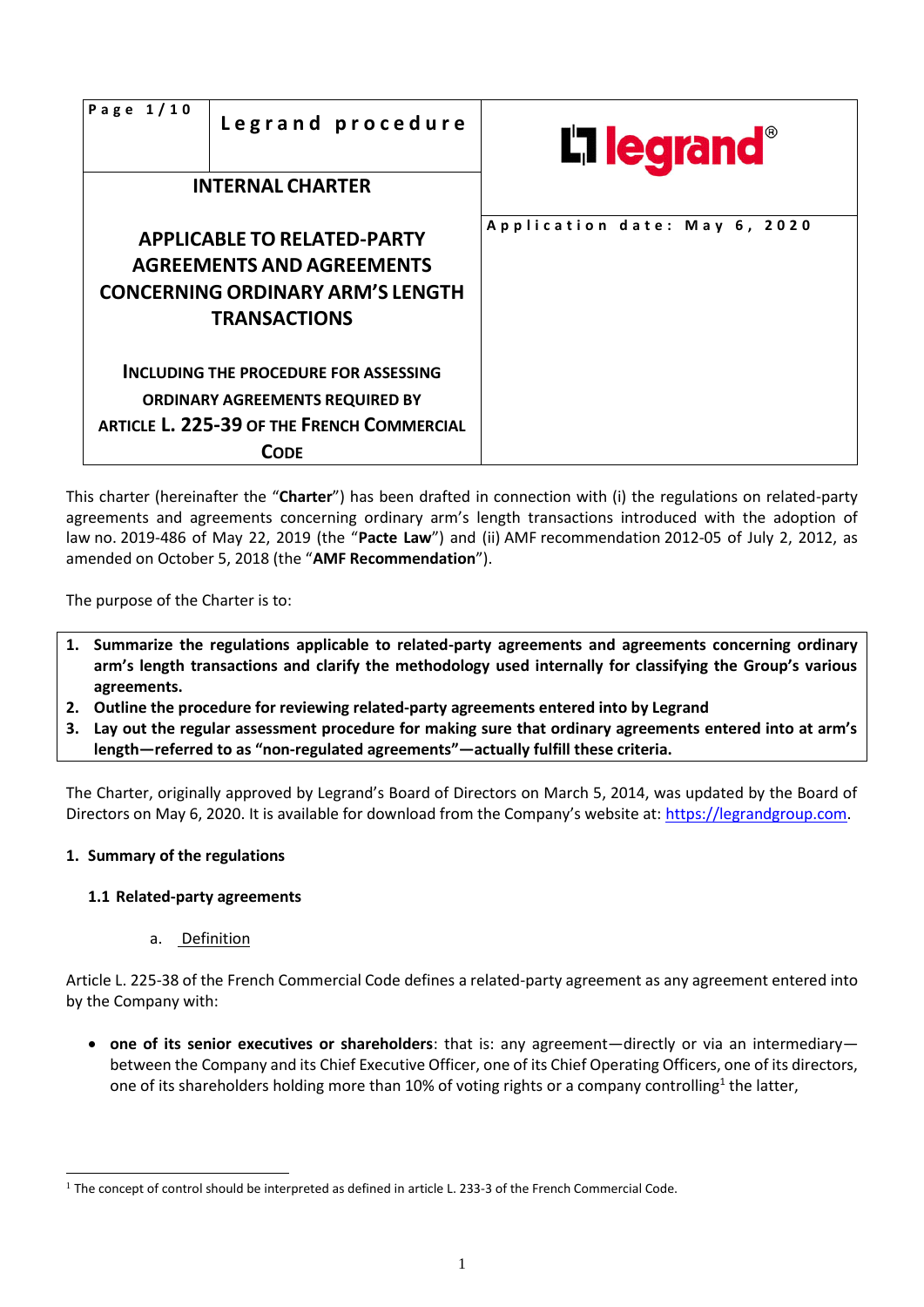

- **any person with an indirect interest<sup>2</sup>,** that is: any agreement between the Company and a third party, be it a natural person or a legal entity, who is not party to said agreement, but who derives or may derive benefits from the agreement by virtue of their relationship with and the powers it possesses to influence the behavior of the parties to the agreement<sup>3</sup>,
- **a business having a senior executive in common with the Company**, that is: any agreement entered into by the Company with a (French or non-French) business if the Company's Chief Executive Officer, Chief Operating Officers or one of the directors of the Company owns, is a partner with unlimited liability, an owner-manager, a supervisory board member or, generally speaking, a senior executive of the business entering into that agreement.

#### b. Authorization and approval required

Prior authorization from the Board of Directors<sup>4</sup> and retrospective ratification at a Shareholders' Meeting<sup>5</sup> are required for every related-party agreement.

### **Clarifications**:

- The basis for granting prior authorization must be fully explained: the potential benefit of the agreement under consideration for the Company must be justified and its financial terms and conditions must be laid out.
- At the meeting of the Board of Directors, the directly or indirectly interested person should not be present during the discussion or take part in the corresponding vote<sup>6</sup>.
- At the Shareholders' Meeting, the directly or indirectly interested person retains the right to participate in the discussion but may not take part in voting. Their shares are excluded from the calculation of the majority required<sup>7</sup>.

# c. Disclosures

The following details concerning related-party agreements are published on the Company's website: [/www.legrandgroup.com/](http://www.legrandgroup.com/):

- name or company name of the person directly or indirectly interested in the agreement,
- nature of the person's relationship with the Company,
- date, and
- the financial terms and conditions of the agreement.

The disclosure should also contain any other details required to assess the benefit of the agreement for the Company and its shareholders, including minority shareholders, not directly or indirectly interested. In particular, it should state the purpose of the agreement and ratio between its cost for the Company and the Company's annual earnings in the previous year.<sup>8</sup>

<sup>&</sup>lt;sup>2</sup> Legrand refers to the definition of an indirectly interested person provided in Proposal 4.2 of the AMF Recommendation.

<sup>3</sup> According to the CNCC report "*Les conventions réglementées et courantes*" study on related-party and ordinary agreements published in February 2014, an indirect interest may be of a financial or non-financial nature.

<sup>4</sup> Article L. 225-38 of the French Commercial Code.

<sup>5</sup> Article L. 225-40 para. 2 of the French Commercial Code.

<sup>6</sup> Article L. 225-40 of the French Commercial Code and Recommendation no. 20 of the Afep-Medef Code.

<sup>&</sup>lt;sup>7</sup> In its new wording pursuant to the Pacte Law, article L. 225-40 of the French Commercial Code no longer contains the requirement for the shares to be removed from the quorum calculation.

<sup>8</sup> Annual earnings should be interpreted here as the earnings shown in the financial statements for the financial year prior to the agreement being entered into.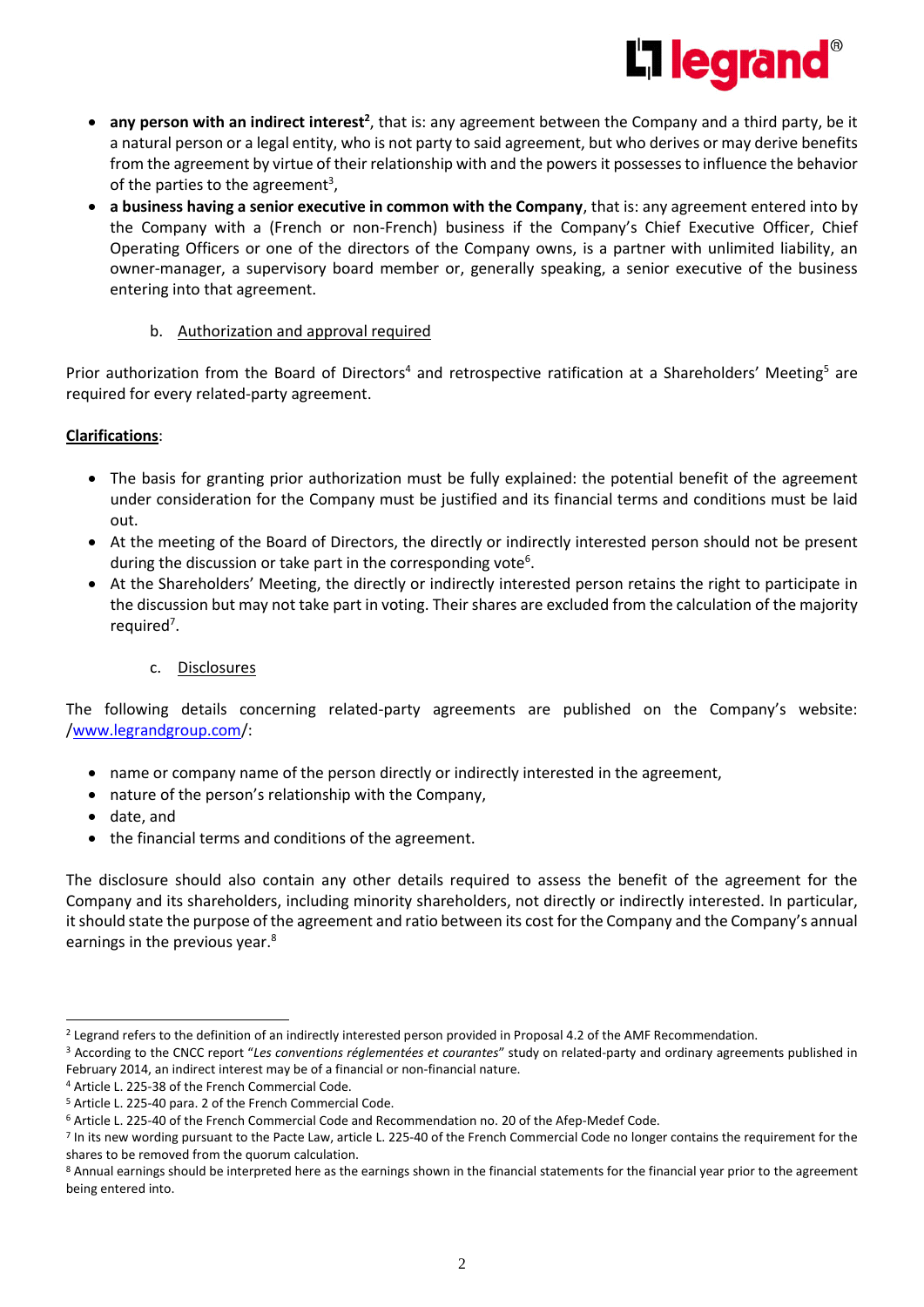

This information should be published no later than by the date on which the agreement is entered into and remain accessible until the date of the Shareholders' Meeting called to approve the relevant agreement.

### **1.2 Agreements concerning ordinary arm's length transactions**

a) Definition

Agreements concerning ordinary arm's length transactions—also referred to as "non-regulated agreements"—are governed by article L. 225-39 of the French Commercial Code.

According to the article, the following agreements may be classified as non-regulated:

• **Intercompany agreements** between the Company and one of its direct or indirect wholly-owned subsidiaries<sup>9</sup>.

Legrand's opinion is that full ownership of intermediary companies does not need to be established for indirect ownership to exist. Control over these companies is the crux of the issue<sup>10</sup>, provided no agreement has been entered into with an intermediary subsidiary.

- **Agreements concerning (a) ordinary (b) arm's length transactions**
	- o An "**ordinary transaction**" is a transaction normally performed by the Company in the normal course of its business (repeatedly). Other criteria are also considered when determining whether a transaction is classified as ordinary, including its legal importance and its business implications<sup>11</sup>. In practice, where the relevant transaction appears to be isolated or material in terms of its internal implications, it is unlikely to be classified as an ordinary transaction.
	- o An "**arm's length transaction**" is a transaction entered into on terms that are (i) normally agreed by the Company (such that the interested party does not procure a benefit from the transaction that it would not have gained had it been a standard supplier or customer of the Company) and (ii) generally available in the same sector of activity for the same type of transaction.

For example, terms may be considered unusual if the agreement under consideration contains preferential terms (exclusivity clause, special terms not agreed with all customers, etc.) or if the business aspects of the agreement under consideration are not similar to those normally agreed with third parties.

b) No authorization or approval

Unlike the arrangements for related-party agreements, agreements concerning ordinary arm's length transactions do not require prior authorization by the Board of Directors or retrospective ratification by the Shareholders' Meeting<sup>12</sup>.

#### c) Procedure for assessing non-regulated agreements

As well as having to comply with the arrangements in this Charter, agreements concerning ordinary arm's length transactions undergo an assessment procedure determined by the Board of Directors to ensure that agreements classified as non-regulated actually fulfill these criteria.

This procedure is set out below.<sup>13</sup>

<sup>&</sup>lt;sup>9</sup> After deducting the minimum number of shares necessary to satisfy the statutory requirements.

<sup>&</sup>lt;sup>10</sup> Opinion no. 14-061 of the ANSA [French association of listed companies] Legal Committee dated November 5, 2014. More generally, Legrand refers to the same ANSA opinion when assessing "indirect ownership".

<sup>11</sup> "*Les conventions réglementées et courantes*" study on related-party and ordinary agreements published by the CNCC in February 2014. <sup>12</sup> Article L. 225-39 of the French Commercial Code.

<sup>13</sup> See Part II of this Charter.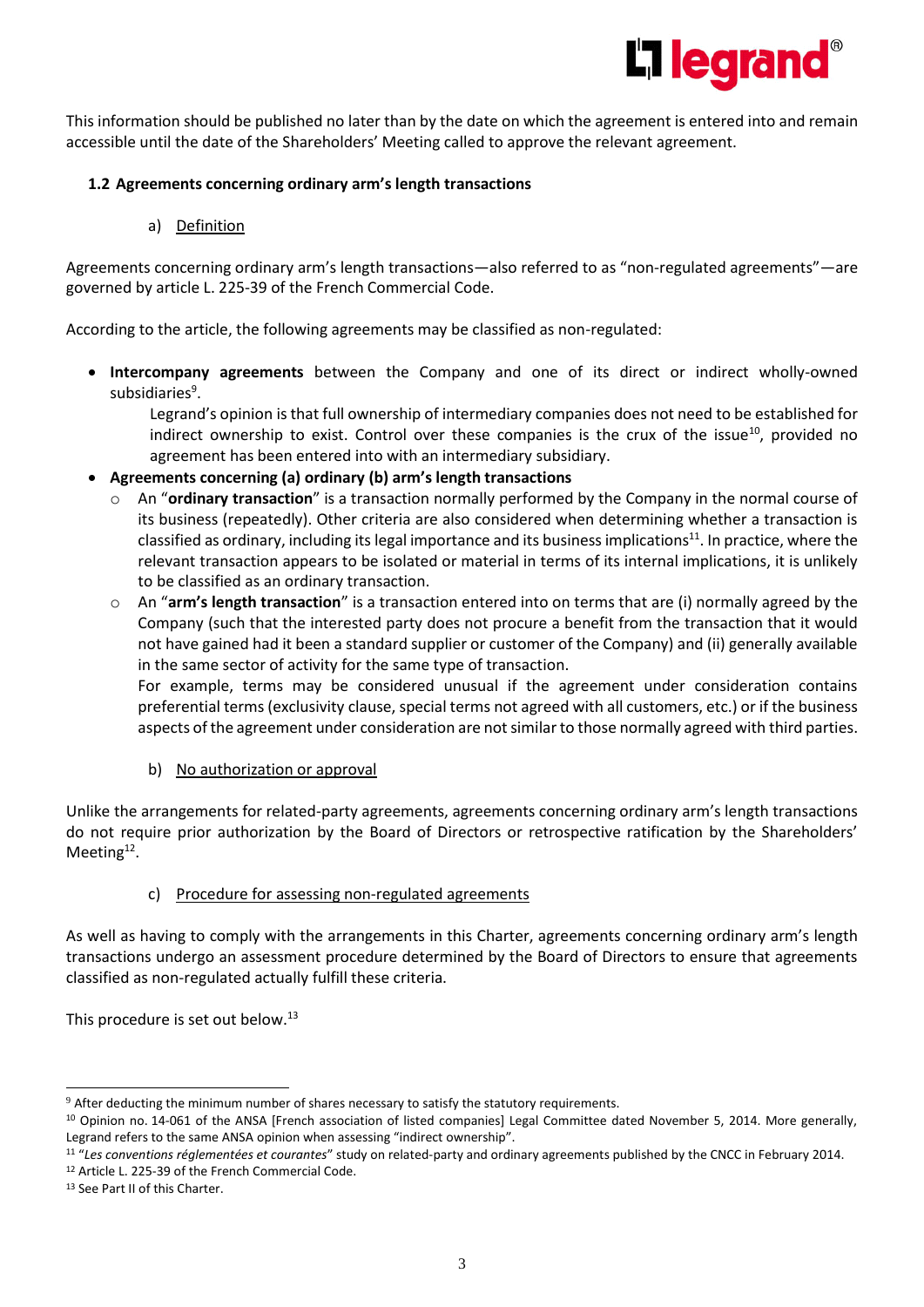

#### d) Disclosures

Pursuant to article L. 225-39 of the French Commercial Code, details of ordinary arm's length agreements entered into at arm's length by the Company are not disclosed on the Company's website as is required for related-party agreements.

Conversely, a description of the regular assessment procedure making sure that agreements concerning ordinary arm's length transactions actually fulfill these criteria is published in the corporate governance report. In addition, the procedure is made available to the public on the Company's website: [/www.legrandgroup.com/](http://www.legrandgroup.com/).

### **1.3 Prohibited agreements**

Pursuant to article L. 225-43 of the French Commercial Code, the following agreements between the Company and the directors other than legal entities are prohibited:

# • **Loan agreement, current account overdraft or of any other type, and any security deposit or endorsement of commitments to third parties.**

The same ban applies to the Chief Executive Officer, the Chief Operating Officers and the permanent representatives of legal entities appointed as directors. It also applies to the spouses, ascendants and descendants of the aforementioned individuals, and to any intermediary.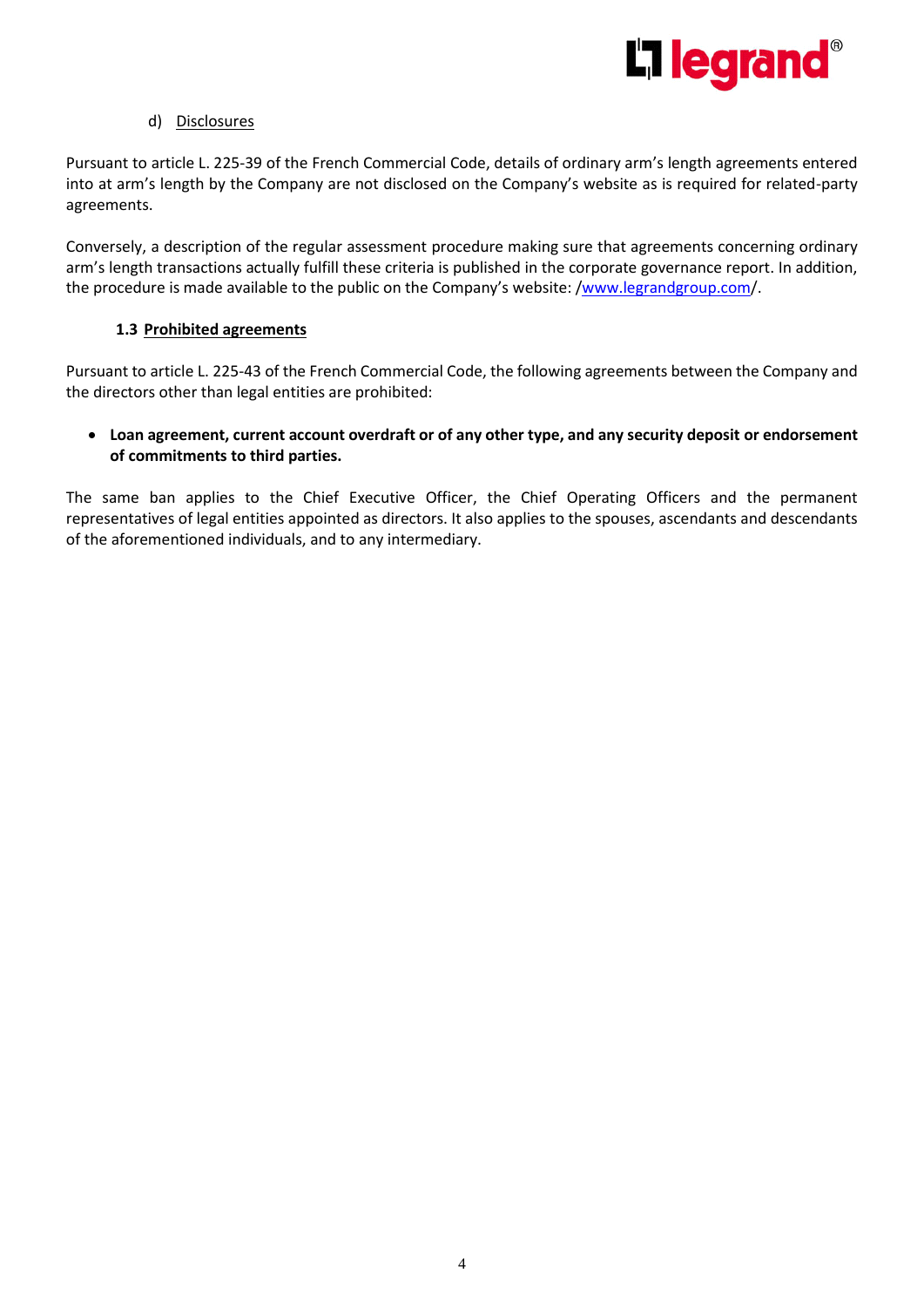# **2. Procedure for reviewing related-party agreements entered into by Legrand<sup>14</sup>**

|  | <b>INTERNAL PROCEDURE FOR REVIEWING RELATED-PARTY AGREEMENTS</b>   |                                                                                                                                                                                                                                                                                                                                                                                    |  |
|--|--------------------------------------------------------------------|------------------------------------------------------------------------------------------------------------------------------------------------------------------------------------------------------------------------------------------------------------------------------------------------------------------------------------------------------------------------------------|--|
|  |                                                                    |                                                                                                                                                                                                                                                                                                                                                                                    |  |
|  |                                                                    | STAGE 1: PRIOR AUTHORIZATION OF THE BOARD OF DIRECTORS                                                                                                                                                                                                                                                                                                                             |  |
|  | Prior Board<br>authorization<br>with<br>supporting<br>explanations | * The management team should make a presentation to the Board of Directors for prior authorization every time a related-party<br>agreement is entered into, amended, renewed (including by tacit agreement) or terminated.                                                                                                                                                         |  |
|  |                                                                    | Every agreement submitted for Board approval should be discussed separately.<br>❖                                                                                                                                                                                                                                                                                                  |  |
|  |                                                                    | * For each agreement and for each decision made, the Board should provide a reasoned explanation of the benefit the agreement<br>provides for the Company with regard to its financial terms and conditions.                                                                                                                                                                       |  |
|  |                                                                    | These supporting explanations are sent to the Statutory Auditors, who include them in their special report.<br>❖                                                                                                                                                                                                                                                                   |  |
|  |                                                                    | <b>Points to note:</b>                                                                                                                                                                                                                                                                                                                                                             |  |
|  |                                                                    | Should the Board of Directors fail to explain its decision, the Company's Statutory Auditors may flag up this irregularity in their<br>special report and inform the AMF. <sup>15</sup>                                                                                                                                                                                            |  |
|  |                                                                    | Directors who are directly or indirectly interested or may be so should not take part in the discussions or voting. Likewise, a<br>director should not take part in the voting concerning a related-party agreement in which a shareholder has an interest, where<br>the director's relationship with such shareholder puts or potentially puts him/her in a conflict of interest. |  |
|  | 2. Appointment<br>of an                                            | * Pursuant to proposal no. 4.6 of the AMF Recommendation, the Company undertakes to appoint an independent expert where<br>entering into a related-party agreement may have a material impact on the Company's and/or Group's balance sheet or results.                                                                                                                            |  |
|  | independent                                                        |                                                                                                                                                                                                                                                                                                                                                                                    |  |
|  | expert                                                             | Points to note:                                                                                                                                                                                                                                                                                                                                                                    |  |
|  |                                                                    | The appraisal should be sent to the Statutory Auditors, who refer to it in their special report.                                                                                                                                                                                                                                                                                   |  |
|  |                                                                    | The appraisal should be publicly available unless doing so would be prejudicial to business secrets.                                                                                                                                                                                                                                                                               |  |

<sup>&</sup>lt;sup>14</sup> Legrand refers to the CNCC [French Society of Statutory Auditors] guide for any issue related to interpretation of the concepts arising in this Procedure.

<sup>&</sup>lt;sup>15</sup> Article L. 823-12 of the French Commercial Code and article L. 621-22 of the French Monetary and Financial Code apply to the obligation to provide reasoned explanations in connection with the discussion of related-party agreements.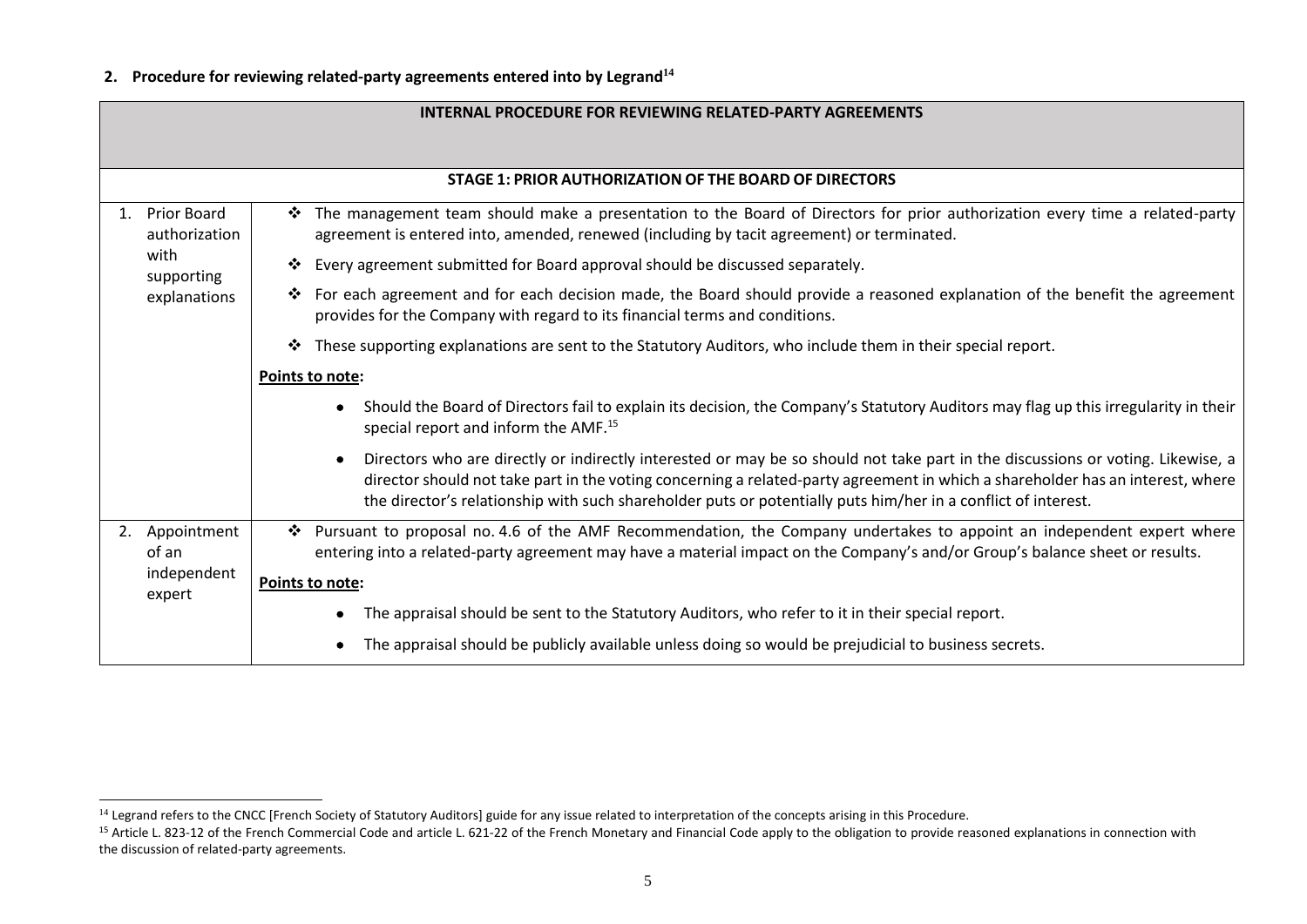

| 3. | Publication of<br>information                                            | The Board of Directors should ensure that the information listed in point I.1) c. of the Charter is published on the Company's website <sup>16</sup><br>after authorizing a related-party agreement to be entered into.                                                                                                    |
|----|--------------------------------------------------------------------------|----------------------------------------------------------------------------------------------------------------------------------------------------------------------------------------------------------------------------------------------------------------------------------------------------------------------------|
|    |                                                                          | This information should be published no later than by the date on which the agreement is entered into and remain available until the<br>❖<br>date of the Shareholders' Meeting called to approve the agreement.                                                                                                            |
|    |                                                                          | Point to note:                                                                                                                                                                                                                                                                                                             |
|    |                                                                          | If the related-party agreement binds the Company for several years, the information should remain online for the whole period<br>$\bullet$<br>for which the agreement appears in the special report of the Statutory Auditors presented to the Shareholders' Meeting.                                                      |
|    |                                                                          | STAGE 2: RETROSPECTIVE RATIFICATION BY A SHAREHOLDERS' MEETING                                                                                                                                                                                                                                                             |
|    | 4. Approval of<br>the<br>agreement<br>by the<br>Shareholders'<br>Meeting | Related-party agreements previously authorized by the Board are submitted for approval by the Shareholders' Meeting called to<br>❖<br>approve the financial statements.                                                                                                                                                    |
|    |                                                                          | No shareholder directly or indirectly interested in the agreement may take part in voting, and their shares are not counted in the<br>❖<br>calculation of the majority vote required.                                                                                                                                      |
|    |                                                                          | Points to note:                                                                                                                                                                                                                                                                                                            |
|    |                                                                          | If the related-party agreement binds the Company for several years, shareholders should be kept fully apprised of any<br>$\bullet$<br>mechanisms affecting calculation of the financial terms and conditions and adjustments thereto over time.                                                                            |
|    |                                                                          | Any material related-party agreement authorized and entered into after the financial year-end should be submitted for the<br>$\bullet$<br>approval of the next Shareholders' Meeting, provided that the Statutory Auditors have had sufficient opportunity to study the<br>agreement prior to preparation of their report. |
|    |                                                                          | STAGE 3: BOARD OF DIRECTORS' ANNUAL REVIEW OF THE RELATED-PARTY AGREEMENTS                                                                                                                                                                                                                                                 |
|    | 5. Annual<br>review                                                      | The Board of Directors should conduct an annual review of the related-party agreements entered into during the previous financial<br>❖<br>year or during prior financial years but still in force during the previous financial year, and/or still in force at the time of the review.                                     |
|    |                                                                          | The review should cover the classification and, as appropriate, the declassification of each agreement according to the criteria laid<br>❖<br>down in law and in this Charter.                                                                                                                                             |
|    |                                                                          | Persons directly or indirectly interested in one of the agreements should not take part in the assessment.<br>❖                                                                                                                                                                                                            |
|    |                                                                          | This annual review does not require any fresh authorization, except where the agreement is reclassified.<br>❖                                                                                                                                                                                                              |
|    |                                                                          |                                                                                                                                                                                                                                                                                                                            |
|    |                                                                          |                                                                                                                                                                                                                                                                                                                            |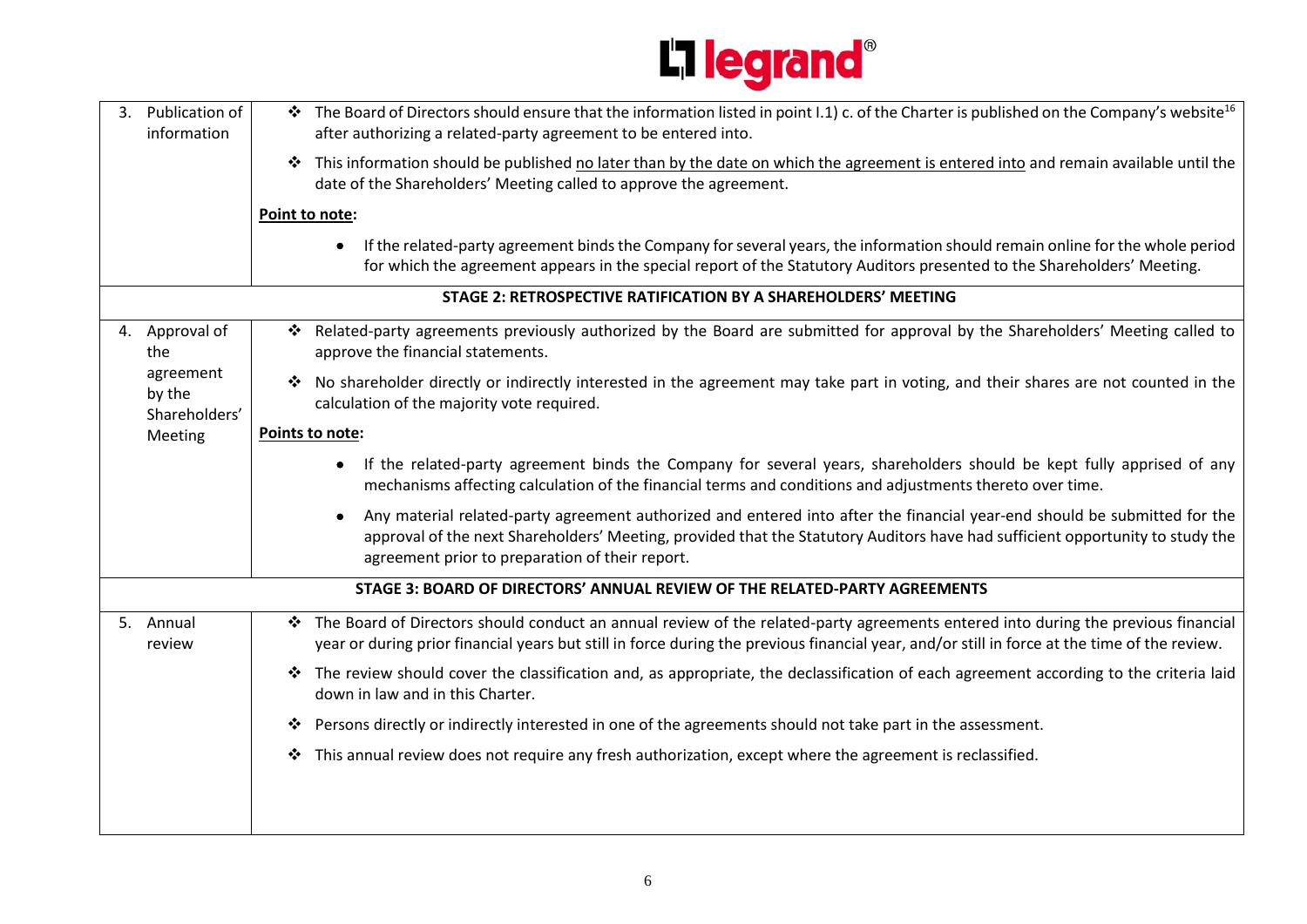

| <b>Points to note:</b>                                                                                                                                               |
|----------------------------------------------------------------------------------------------------------------------------------------------------------------------|
| The annual review is reported in the management report included in the Company's Universal Registration Document. It should<br>disclose the following details:       |
| for any agreement binding the Company for several financial years: the rules for calculating and adjusting the financial<br>terms over time,                         |
| for any agreement subject to a substantive amendment: the circumstances in which this substantive change arose,<br>and                                               |
| any agreement that the Board considers as no longer satisfying the criteria for classification as a related-party<br>agreement based on the change in circumstances. |

#### **Examples:**

By way of an illustration, the Company and, more generally, the Legrand group, classifies or has classified the following as related-party agreements:

- Debt forgiveness agreements, subsidies and interest-free loans;
- A guarantee remuneration agreement where (i) a guarantee is given by a parent company to a third party for the benefit of one of its non-wholly-owned subsidiaries, and where (ii) the company that has received the benefit of the guarantee paid fees to the parent company charges that are not aligned with standard market practice for the guarantee provided;
- Assumption by a parent company of the cost of environmental damage caused by its subsidiary;
- A treasury agreement with the waiver of interest.

The list above was drawn up based on agreements entered into within the Legrand group, and more examples will be added to reflect practices observed. That said, no related-party agreements were in force at the date on which this procedure was updated.

<sup>&</sup>lt;sup>16</sup> A list of the information for publication is provided in point I.1) c. above of the Charter.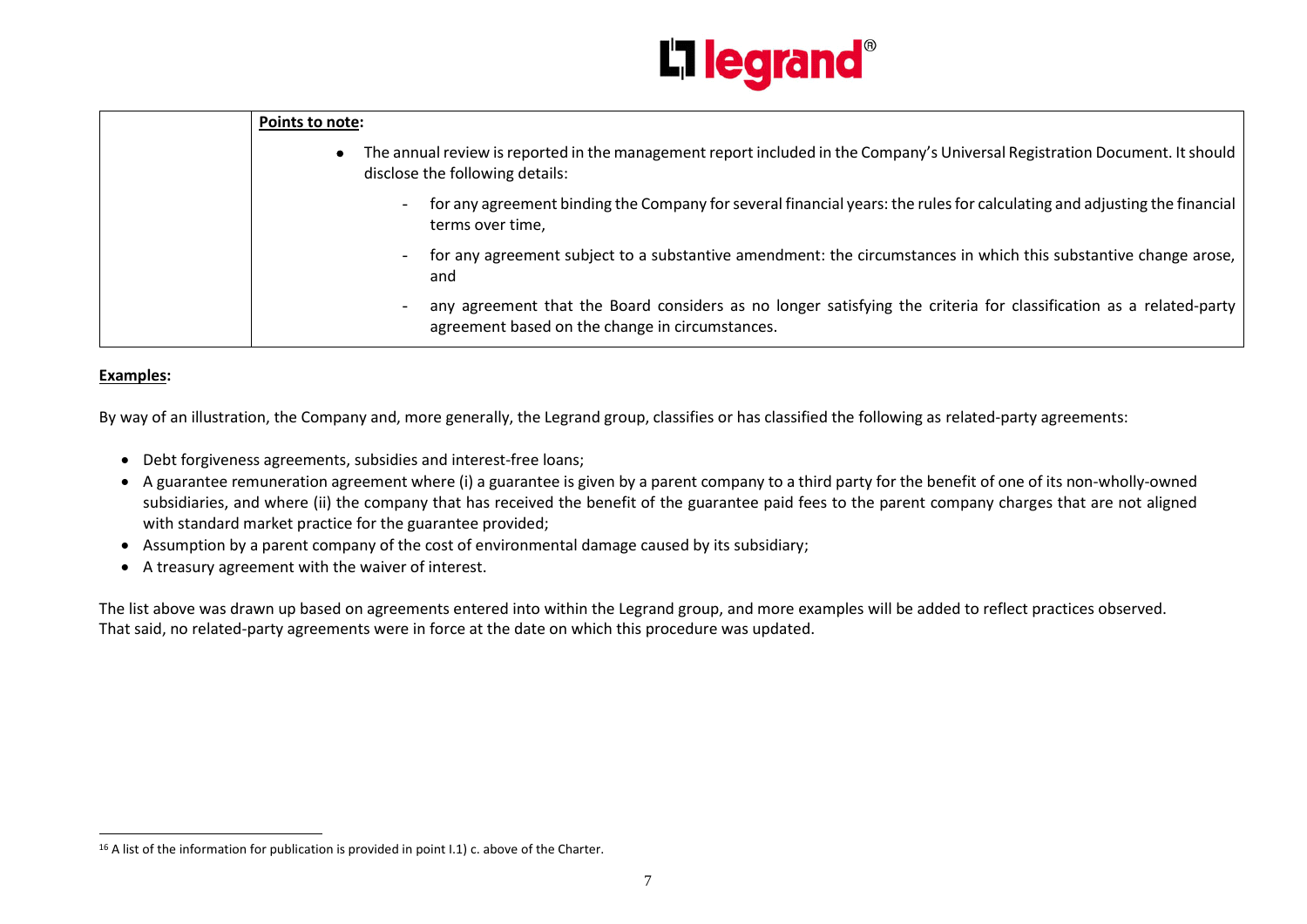

# **3. Procedure for assessing "non-regulated" ordinary arm's length transactions entered into by Legrand**17

| <b>PROCEDURE FOR ASSESSING NON-REGULATED AGREEMENTS</b>     |                                                                                                                                                                                                                                                                                                                                                                      |  |  |  |
|-------------------------------------------------------------|----------------------------------------------------------------------------------------------------------------------------------------------------------------------------------------------------------------------------------------------------------------------------------------------------------------------------------------------------------------------|--|--|--|
|                                                             |                                                                                                                                                                                                                                                                                                                                                                      |  |  |  |
|                                                             | STAGE 1: INTRODUCING THE PROCEDURE FOR ASSESSING NON-REGULATED AGREEMENTS                                                                                                                                                                                                                                                                                            |  |  |  |
| Introduction of<br>the procedure                            | The Board of Directors should introduce the procedure and arrangements for assessing the Company's non-regulated agreements.<br>❖<br>This procedure ties in closely with the Charter.                                                                                                                                                                                |  |  |  |
| by the Board of<br><b>Directors</b>                         | The Board ensures that the procedure is observed and that it provides assurance from time to time that transactions entered into<br>❖<br>in the previous financial year, those remaining in force for several financial years, and those amended have been appropriately<br>classified as non-regulated.                                                             |  |  |  |
| STAGE 2: INTERNAL COMMUNICATION WITH OPERATIONAL MANAGEMENT |                                                                                                                                                                                                                                                                                                                                                                      |  |  |  |
| Raising<br>2.                                               | Operational management enters into the transactions covered by non-regulated agreements.<br>❖                                                                                                                                                                                                                                                                        |  |  |  |
| awareness of<br>the Charter<br>and the                      | Accordingly, operational management should be informed of the practical arrangements for the Charter and the procedure so that<br>❖<br>it can identify non-regulated agreements.                                                                                                                                                                                     |  |  |  |
| procedure<br>within the<br>Company                          | Operational management should also be made aware of the criteria adopted and the illustrative examples provided in the Charter<br>❖<br>and procedure for classifying an agreement as being non-regulated and for making the distinction with other categories of<br>agreements so that it can be certain that the agreement was indeed entered into at arm's length. |  |  |  |
|                                                             | Where appropriate, operational management is encouraged to call upon the requisite legal, financial and technical expertise to<br>❖<br>establish the "ordinary" nature of the agreement. The matter may be referred to the Ad Hoc Committee mentioned below, where<br>appropriate.                                                                                   |  |  |  |

<sup>&</sup>lt;sup>17</sup> Legrand refers to the CNCC [French Society of Statutory Auditors] guide for any issue related to interpretation of the concepts arising in this Procedure.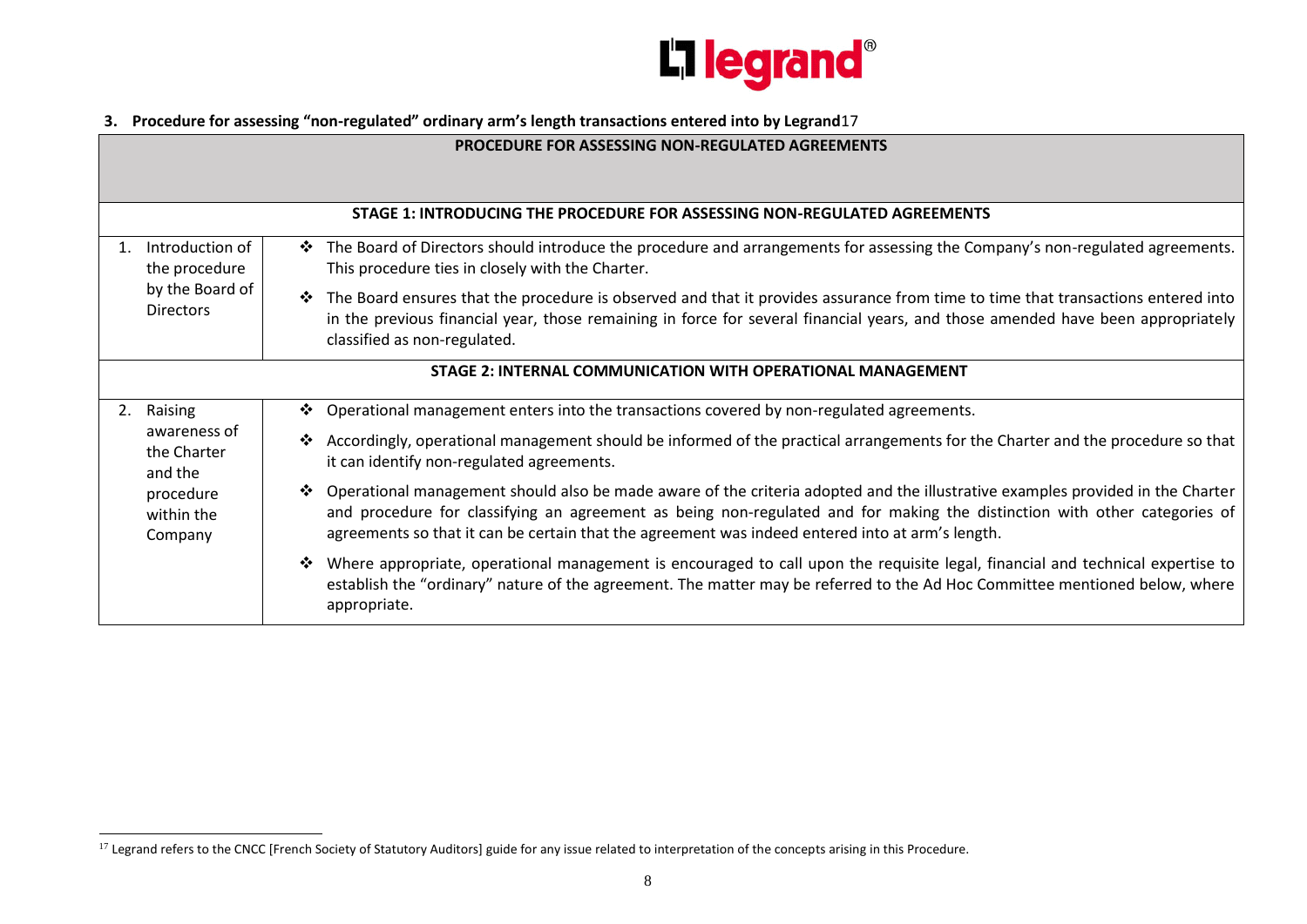

|    |                                                                                          |                          | STAGE 3: ANNUAL REVIEW OF THE CRITERIA FOR CLASSIFYING AGREEMENTS AS NON-REGULATED                                                                                                                                                                                                                                                                                                              |
|----|------------------------------------------------------------------------------------------|--------------------------|-------------------------------------------------------------------------------------------------------------------------------------------------------------------------------------------------------------------------------------------------------------------------------------------------------------------------------------------------------------------------------------------------|
| 3. | Cataloging of<br>agreements by<br>the Ad Hoc<br>Committee                                | ❖                        | The Board of Directors should establish an Ad Hoc Committee tasked with analyzing suitability of the criteria used to classify<br>agreements entered into by the Company as "non-regulated". The Company's Chief Legal Officer, Chief Financial Officer, Chief<br>Internal Audit Officer, and any other person deemed likely to contribute effectively to its work should sit on the Committee. |
|    |                                                                                          | ❖                        | Once a year prior to the approval of the financial statements for the previous financial year, the Ad Hoc Committee prepares a list<br>of the new ordinary transactions and updates a list of ordinary transactions entered into by the Company.                                                                                                                                                |
|    |                                                                                          | ❖                        | The Committee performs this task using the information provided by management, which conducts all the necessary analysis and<br>reports to it any agreements classified as non-regulated agreements that were entered into during the previous financial year.                                                                                                                                  |
| 4. | Reviewing<br>every year<br>criteria for<br>classifying<br>agreements as<br>non-regulated |                          | The Ad Hoc Committee conducts an annual review of the criteria for classifying the Company's agreements as non-regulated, which<br>involves:                                                                                                                                                                                                                                                    |
|    |                                                                                          |                          | analyzing the suitability of the criteria used (based in particular on the distinction between an ordinary and a related-party<br>agreement and their proper application within the Company)                                                                                                                                                                                                    |
|    |                                                                                          |                          | updating, to reflect changing business practices, the terms and conditions under which the Company enters into its various<br>agreements                                                                                                                                                                                                                                                        |
|    |                                                                                          |                          | detecting any anomalies potentially requiring additions to existing internal control procedures                                                                                                                                                                                                                                                                                                 |
|    |                                                                                          | $\overline{\phantom{a}}$ | submitting agreements no longer satisfying said criteria for authorization by the Board of Directors                                                                                                                                                                                                                                                                                            |
|    |                                                                                          |                          | making adjustments to certain internal control practices, and                                                                                                                                                                                                                                                                                                                                   |
|    |                                                                                          |                          | reconsidering the classification of certain ordinary agreements (criteria applied now obsolete, loss of "ordinary" status for certain<br>agreements).                                                                                                                                                                                                                                           |
|    |                                                                                          |                          | Point to note:                                                                                                                                                                                                                                                                                                                                                                                  |
|    |                                                                                          |                          | • Any persons directly or indirectly interested in an agreement should not take part in the assessment.                                                                                                                                                                                                                                                                                         |